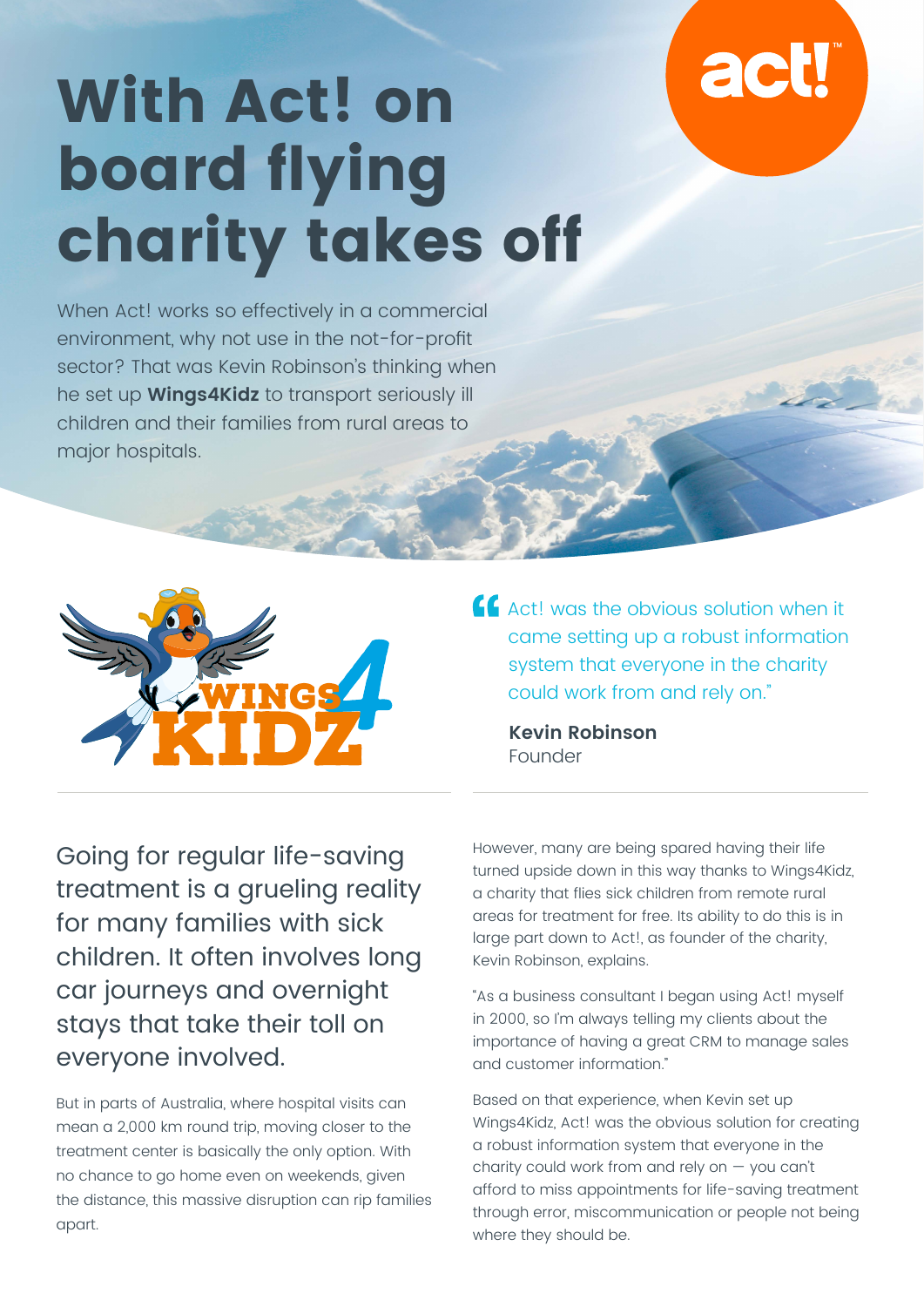Act! is now very much at the heart of Wings4Kidz's logistical operations, providing a central information database to coordinate every detail of each flight, so pilots are ready, and drivers and cars are in place to take patients between airport and hospital.

It also ensures that the right planes are available. While a small plane like the Cessna 340 is perfectly adequate for most trips, sometimes only the charity's high performance aircraft will do. The charity's Mustang 510 twin-engined jet for instance, which can maintain sea level cabin pressure up to 16,000 feet, is a must for children who have had brain surgery, when any drop in cabin pressure could have serious consequences.

#### **Act! creates a personalized experience**

Currently, there are some 1,200 contacts on the charity's database. Along with each hospital's details, there is also crucial information about the condition of each young patient, which everyone involved with flight and transportation must have at their fingertips.

Details about parents, siblings, pets, and family life in general, are also entered into the database, so the Wings4Kidz team can create a really personalized experience. "We want to be as friendly as possible," says Kevin, "and we go to great lengths to do that because we know we could be flying a child and their family for treatments and check-ups over the next few years."

Also stored in Act!'s database are the sponsors and donors who need to be kept up-to-date about charity's work. "Each wants to know different things," says Kevin, "so we have to communicate with them in the way they want to make sure we come across as professionally as possible," says Kevin.

When there is so much competition for every charity dollar, that's essential. This is one reason why Kevin and his team keep on tweaking Act! to make it even better for them.

"A lot of people make the mistake of sticking with how they set things up in the first place," says Kevin, "when you need to be constantly improving."